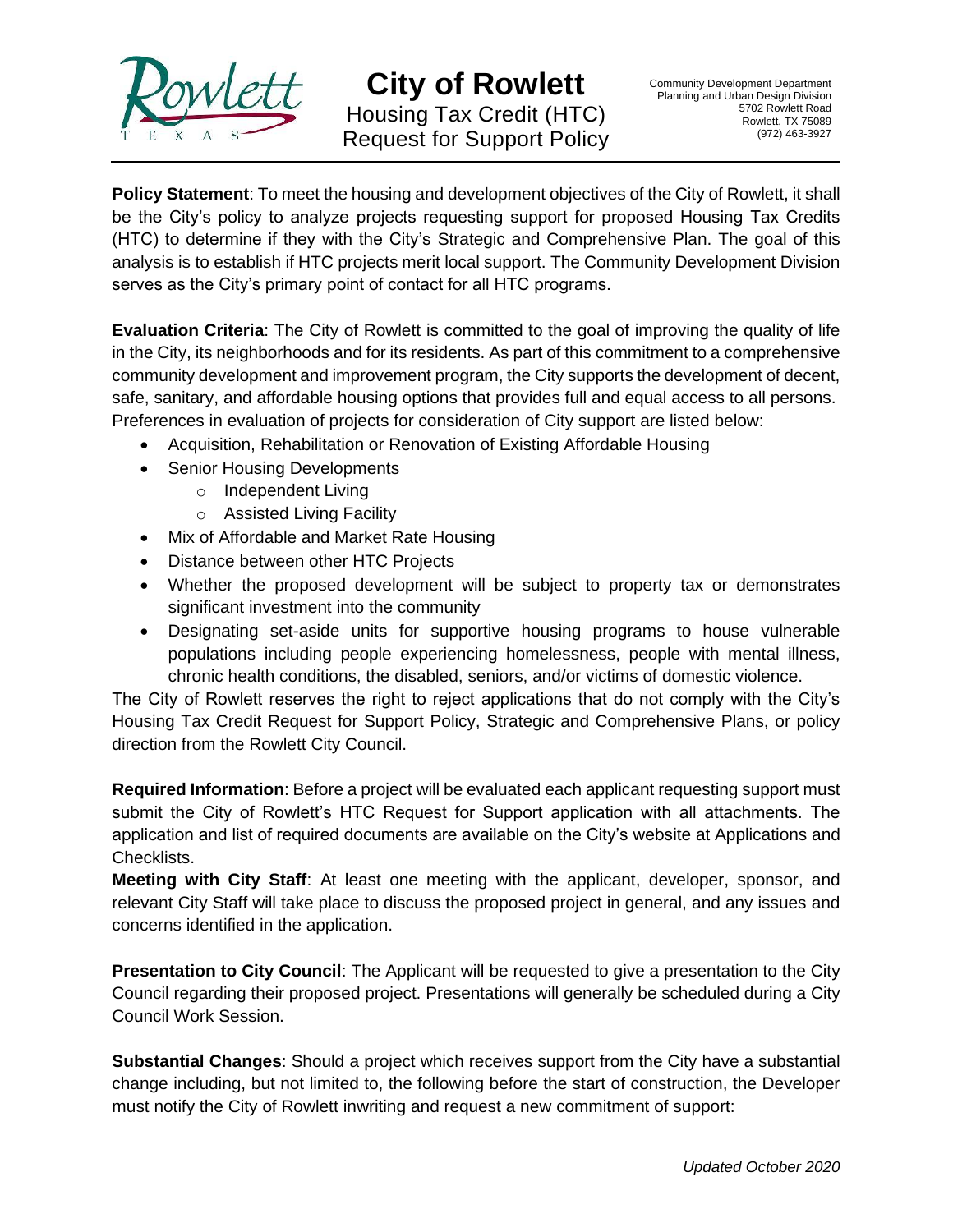

**City of Rowlett** Housing Tax Credit (HTC) Request for Support Policy

- Number of units
- Number of Affordable Units or Affordability period
- Type of units
- Target population
- Amenities
- Type of construction
- Developer / sponsor / owner
- Final site development plan

**Administration of the HTC Program**: The HTC program in the State of Texas is administered by the Texas Department of Housing & Community Affairs (TDHCA). The City of Rowlett has no responsibility for application approval for HTC projects or for the administration of the HTC program.

**Development Review**: Consideration of the applicant's request for a Resolution of Support or a Resolution of No Objection in no way impacts the City's rights to approve, disapprove, the developers proposed site plans or the zoning for the proposed development.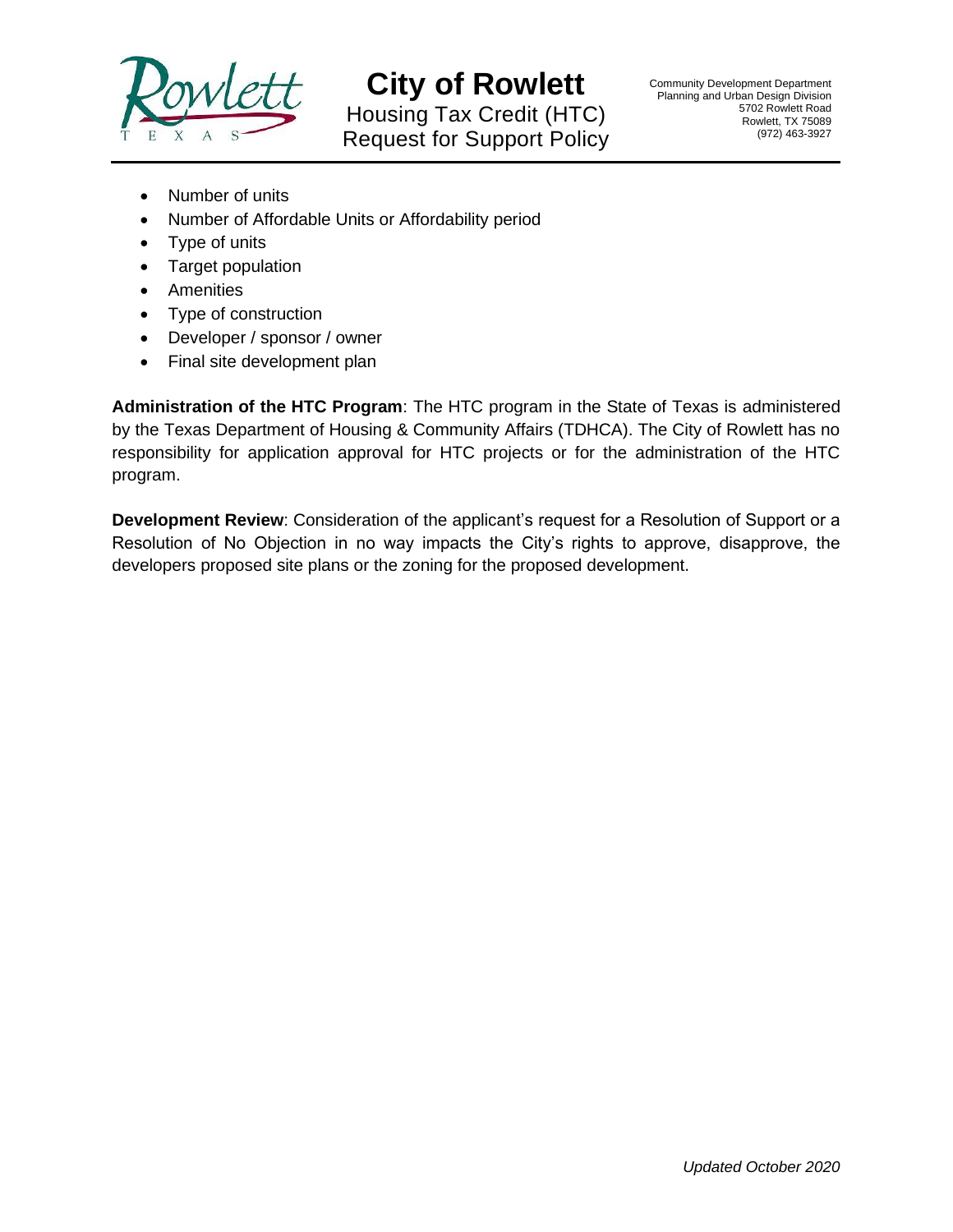

# **City of Rowlett** Housing Tax Credit (HTC) Request for Support Application

The City of Rowlett reserves the right to reject applications that do not comply with the City's Housing Tax Credit Request for Support and Policy, Strategic and Comprehensive Plans, or policy direction from the Rowlett City Council. Before a project will be evaluated, each applicant requesting support must submit a completed application with all attachments.

### **Project Information**

| Legal Name of Developer/Entity                  |                |                         |                             |  |                                               |  |
|-------------------------------------------------|----------------|-------------------------|-----------------------------|--|-----------------------------------------------|--|
| Name of Proposed Development                    |                |                         |                             |  |                                               |  |
| <b>Project Address</b>                          |                |                         |                             |  | County                                        |  |
| <b>Zoning District</b>                          |                |                         | <b>Census Tract</b>         |  | <b>School District</b>                        |  |
| Project Type:                                   | $\Box$ General | $\Box$ Senior           |                             |  | $\Box$ Supportive Housing-Special Populations |  |
| <b>Applicant Role:</b>                          | $\Box$ Owner   | $\Box$ Developer        | $\Box$ Other:               |  |                                               |  |
| Housing Tax Credit Application for:             |                |                         | $\Box$ 9% HTC               |  | $\Box$ 4% HTC                                 |  |
| <b>Applicant requesting Council Resolution:</b> |                | $\Box$ Support          | $\Box$ Stating no Objection |  |                                               |  |
| Is this property:                               |                | $\Box$ New Construction | $\Box$ Renovation           |  | $\Box$ Acquisition/Redevelopment              |  |

### Total Number of Units:

|                                        |   | # of Total Units # of Market Rate | # of Affordable Units |     |              |           | Estimated<br>Rent | #SF of Each Unit |
|----------------------------------------|---|-----------------------------------|-----------------------|-----|--------------|-----------|-------------------|------------------|
|                                        |   |                                   | 30%                   | 50% | 60%          | <b>MR</b> |                   |                  |
| SRO*                                   |   |                                   |                       |     |              |           |                   |                  |
| 1BR                                    |   |                                   |                       |     |              |           |                   |                  |
| 2BR                                    |   |                                   |                       |     |              |           |                   |                  |
| 3BR                                    |   |                                   |                       |     |              |           |                   |                  |
| <b>Total Units</b>                     | 0 |                                   | 0                     | 0   |              | 0         |                   |                  |
| % of Total                             |   | 0.0%                              | $0.0\%$               |     | $0.0\%$ 0.0% | $0.0\%$   |                   |                  |
| Length of Affordability on the Project |   |                                   |                       |     |              |           |                   |                  |

### **Applicant Information**

| Name                                           |                   |                                      |                                                         |
|------------------------------------------------|-------------------|--------------------------------------|---------------------------------------------------------|
| <b>Street Address</b>                          |                   | City, State                          | Zip                                                     |
| <b>Contact Person</b><br>Check all that apply: | $\Box$ For Profit | Contact Phone #<br>$\Box$ Non-Profit | <b>Contact Email</b><br>$\Box$ Public Housing Authority |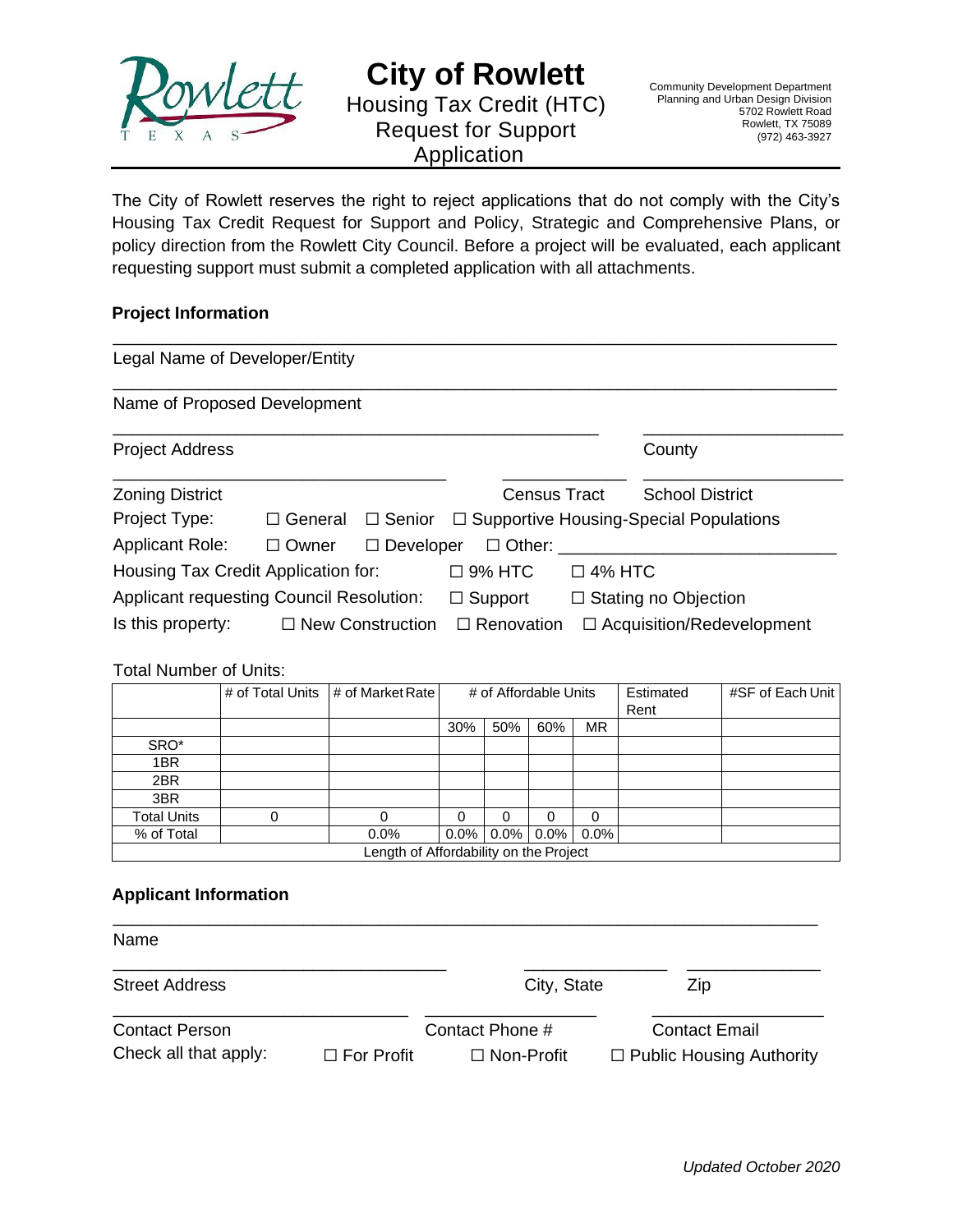

In the last 10 years:

# **City of Rowlett**

Housing Tax Credit (HTC) Request for Support Application

| <b>III LIIU IUJI TU VUULJ.</b>                        |            |           |
|-------------------------------------------------------|------------|-----------|
| Have you developed other Housing Tax Credit projects? | $\Box$ Yes | $\Box$ No |
| If yes, please list project names and addresses:      |            |           |
|                                                       |            |           |
|                                                       |            |           |
| Have you developed other affordable housing projects? | $\Box$ Yes | $\Box$ No |
|                                                       |            |           |
| If yoo plonge list project names and addresses        |            |           |

If yes, please list project names and addresses:

## **Project Narrative & Attachment Checklist**

A project narrative and attachments must be attached to this application and briefly address, at a minimum, each of the following items:

- $\Box$  Preliminary Site Plan Provide a preliminary site plan for the proposed project;
- □ Location map "all multi-family developments highlighting affordable housing within two miles of proposed site;"
- $\Box$  Census tract map with site identified;"
- □ Letter of zoning verification or status of rezoning request from the City Include a letter from the City of Rowlett's Planning and Urban Design Division verifying the current zoning of the site for the proposed Project is compatible with the anticipated use; include documentation verifying that a zoning request has been submitted;
- $\Box$  Support and/or opposition from community describe the impact the project is anticipated to have on the surrounding neighborhood and involvement and support from local stakeholders and neighborhood or organizations; include a list of stakeholders and neighborhood associations contacted. Attach all letters of support or opposition to your project and/or documentation of each notification/response;
- □ Letter of support and/or opposition from the neighborhood association;
- $\Box$  Letter of support and/or opposition from the school district(s) (if project will be tax exempt);
- $\Box$  Letter of support and/or opposition from the County (if project will be tax exempt);
- ☐ TDHCA Self-Score Please attach TDHCA Self-Score Matrix;
- $\Box$  Describe tenant population(s), restrictions (e.g. income or age restrictions) and access to supportive service demonstrated through provision of or proximity to community resources – schools, libraries, public facilities nonprofits, health care and food security, public transit, etc. if any, to be provided to or made available to residents;
- □ Provide a list of basic amenities and unit amenities proposed for the project;
- ☐ Describe the project's quality of design and construction; and
- $\Box$  Demonstrate the project's compatibility and alignment with the priorities stated in the City's Comprehensive Plan, Future Land Use Plan, and Strategic Plans adopted by the City of Rowlett.